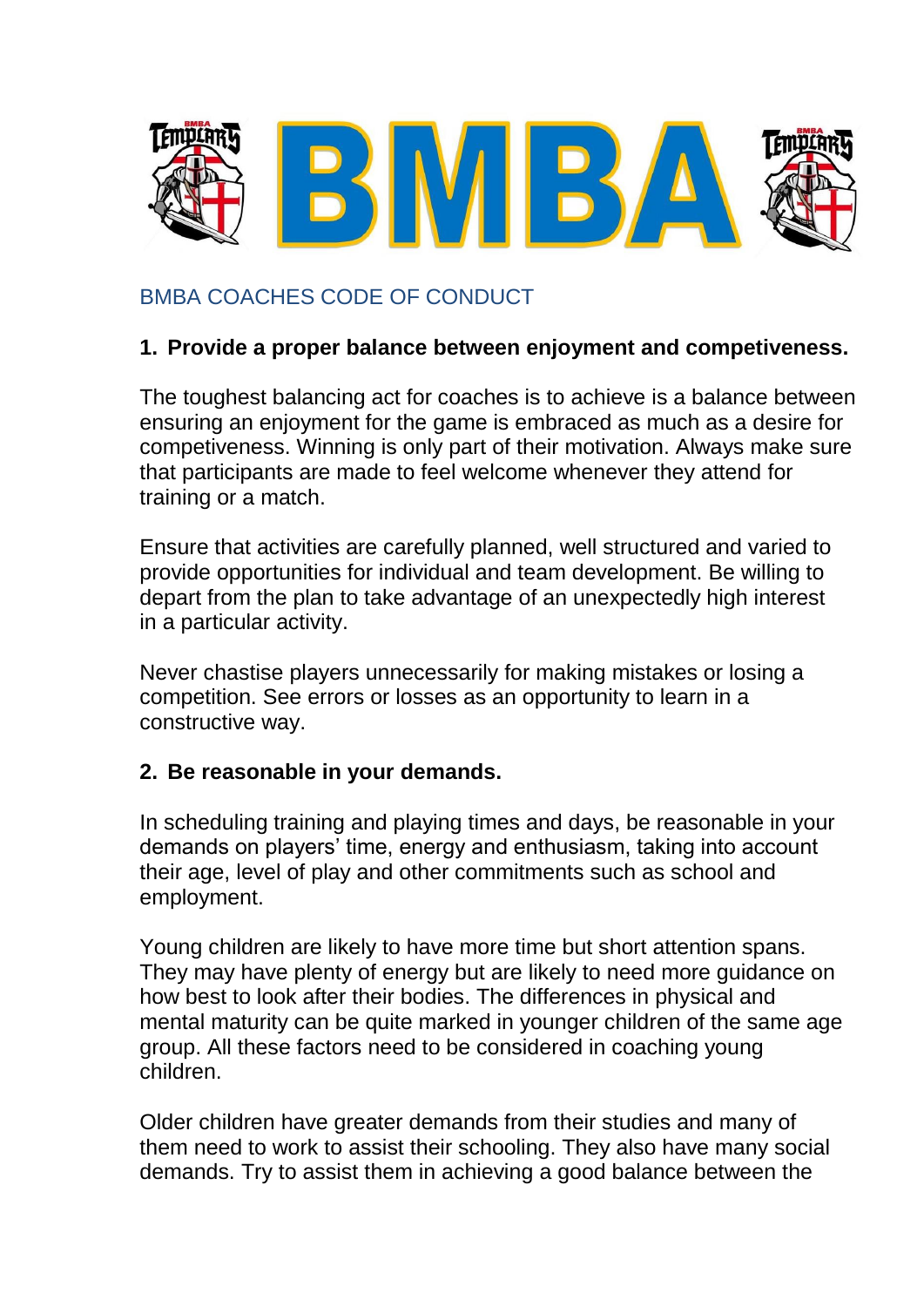various demands on them.

Adults should in most cases be capable of making their own decisions on priority between basketball and other demands such as work, family and social engagements. Respect those decisions.

# **3. Teach understanding and respect for the rules.**

Teach your players that understanding and playing by the rules is their own responsibility and that the rules exist for the safety, proper order and enjoyment of all people involved in basketball. The lessons to be learned in this respect in basketball are lessons that can and should be carried over into all aspects of their lives. Do not encourage players to ignore or deliberately break any rules.

#### **4. Give all players a reasonable amount of court time.**

All players need and deserve reasonable court time. Players cannot improve without the opportunity of a reasonable amount of match practice. Having no or little time in court can cause players to suffer from morale problems and they can lose interest in the sport altogether.

Where you may find players in this position, both the player and their parents need to be explained about this in full and provided with alternatives where possible. If they choose as their preference the option with less court time, at least they have been provided with the opportunity to make an informed choice.

## **5. Develop respect for all participants.**

Part of participation in sport is respect for all participants in the game. Encourage your players to respect their opponents and match officials. This include, accepting winning and losing gracefully. Ensure all players shake hands with the opposition and match officials at the conclusion of every match.

#### **6. Instil in your players respect for officials and an acceptance of their judgement.**

Players should be taught to understand that officials have a very difficult task to perform and that without them games could not be played. They are there to enforce the rules of play but they cannot always be right.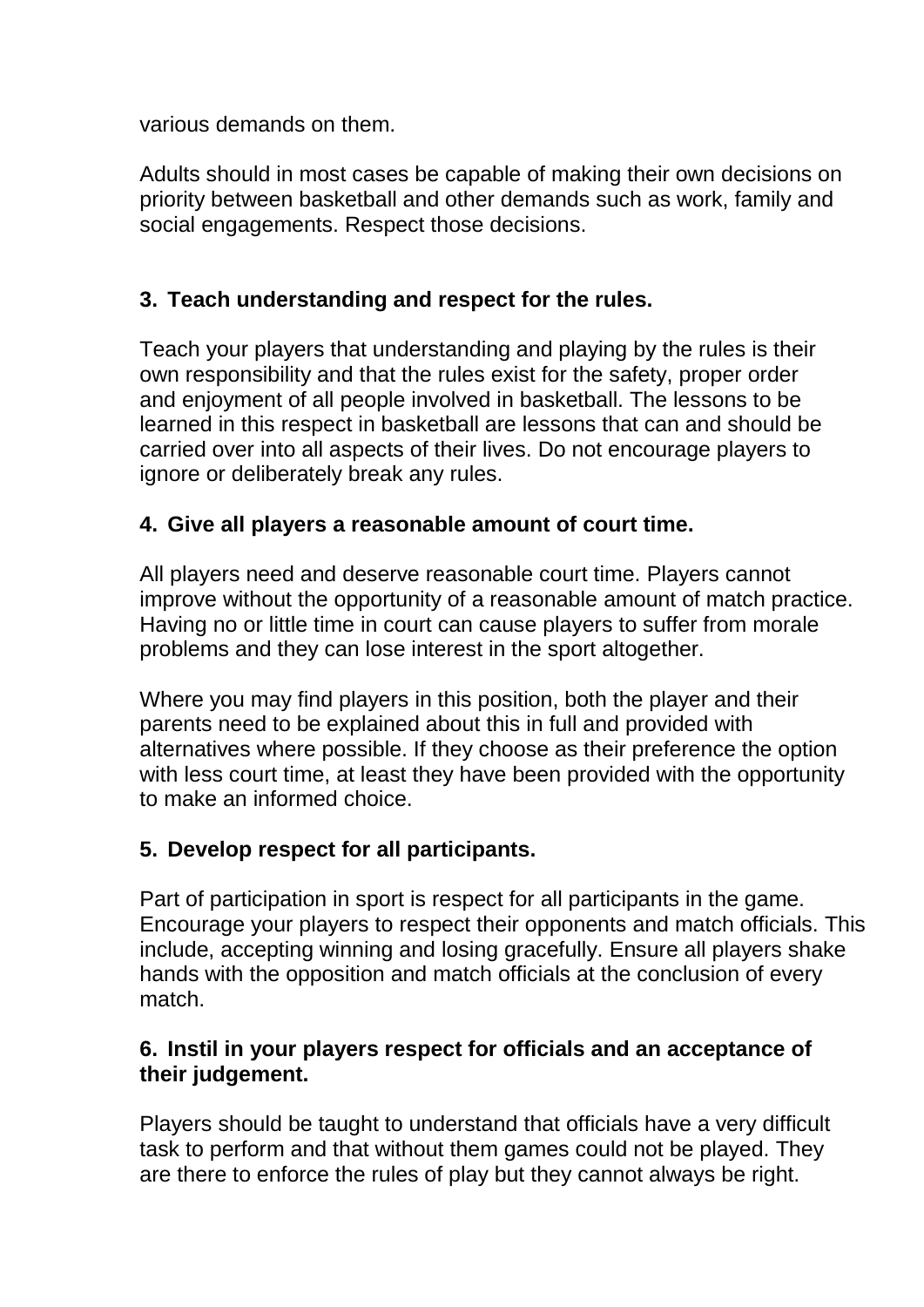Teach your players to accept bad calls graciously. Abuse of referees is unacceptable behaviour that should not be tolerated.

## **7. Guide your players in their interaction with their parents expectations.**

Parents sometimes make demands on their children's time which interferes in their basketball activities. Respect this and try to structure your coaching and their training and playing times and obligations to take those demands into account..

### **8. Group players according to age, height, skills and physical maturity, whenever possible.**

Coaches should always try and group players of reasonably equal ability. In coaching children it is important to remember the different maturity rates for children of the same age. A player in their early teenage years may be the tallest in their team and yet because they have matured early, be one of the shorter players in only a brief time. Coaches must be ever vigilant to ensure that all players are given opportunities to develop their skills in all areas and reist the temptation to pigeonhole players into certain roles too early.

## **9. Ensure that equipment and facilities meet safety standards and are appropriate to the age and ability of the players.**

In our increasingly litigious and accountable society, all those involved in sport have a responsibility to take all reasonable steps to ensure the safety and well being of participants. Coaches are in a unique position to control many of the factors which can have an effect on this welfare. Coaches should be aware of the dangers factors such as heat and dehydration, wet floors and other potentially hazardous environmental situations can cause. A coach has a responsibility to avoid putting players into dangerous conditions.

## **10. Be prepared to lose sometimes.**

Everyone wins and loses at some time. Be a fair winner and a good loser. Disappointment at losing is natural, but it should not be obvious to the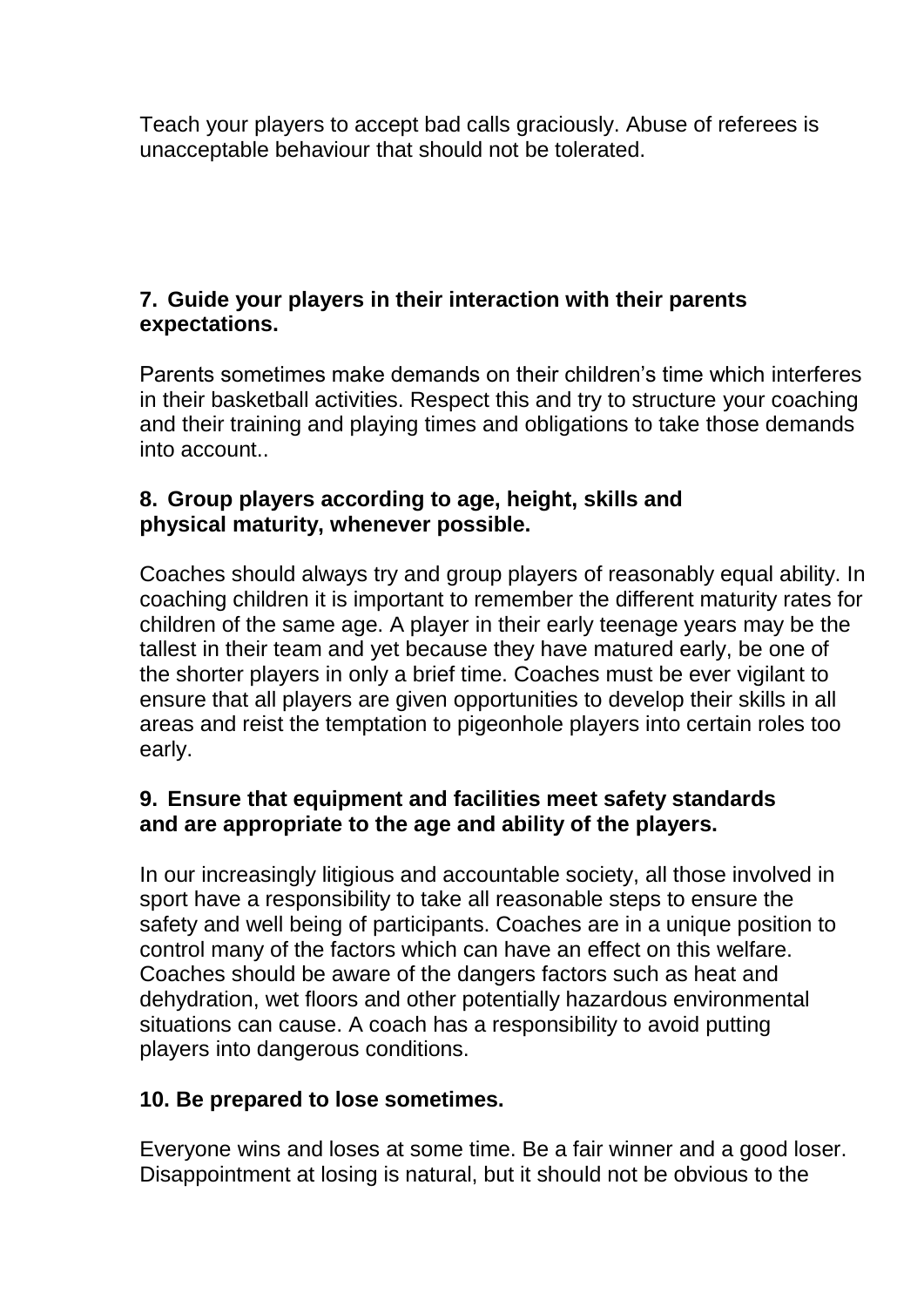point of being unpleasant for others. Just as unpleasant can be the boastful winner. Recognise that even in defeat, the loser has achieved something, just by playing. Not everything in life can be a winning situation. Losing can be an important learning experience for your wider life goals. Guide your players to accept a loss in this spirit.

# **11. Act responsibly when players are ill or injured.**

Show concern and take responsibility for players who are sick or injured whilst under your care. Follow the advice of a physician when determining when an injured or ill player is ready to recommence play. If a player is injured on court, make sure that there is no danger of further aggravation of the injury by prompt removal of the player if this is appropriate. Qualify yourself to administer first aid so that you can recognise the seriousness of an injury or illness and act accordingly.

#### **12. As well as imparting knowledge and skills, promote desirable personal and social behaviours.**

Be aware of the role of the coach as an educator and mentor. Particularly with young people, the way they perform in their lives is influenced by many factors.

An important influence is the person they see as a role model. Coaches often take on the part of role model for many young people. It is therefore important to ensure that the influence from coaches is seen in a positive light. What you say and how you act can bemost important in modelling the behaviour of players.

## **13. Keep your knowledge current.**

Seek to keep abreast of changes in sport. Ensure that the information used is up to date, appropriate to the needs of players and takes into account the principles of growth and development of children. Players cannot learn from you if your skills and knowledge are inadequate.

#### **14. Ensure that any physical contact with a player is appropriate**.

Physical contact between a coach and a player except that which would be considered usual social contact such as the shaking of a hand or a "high five" should be rare. Gestures which can be well meaning, or even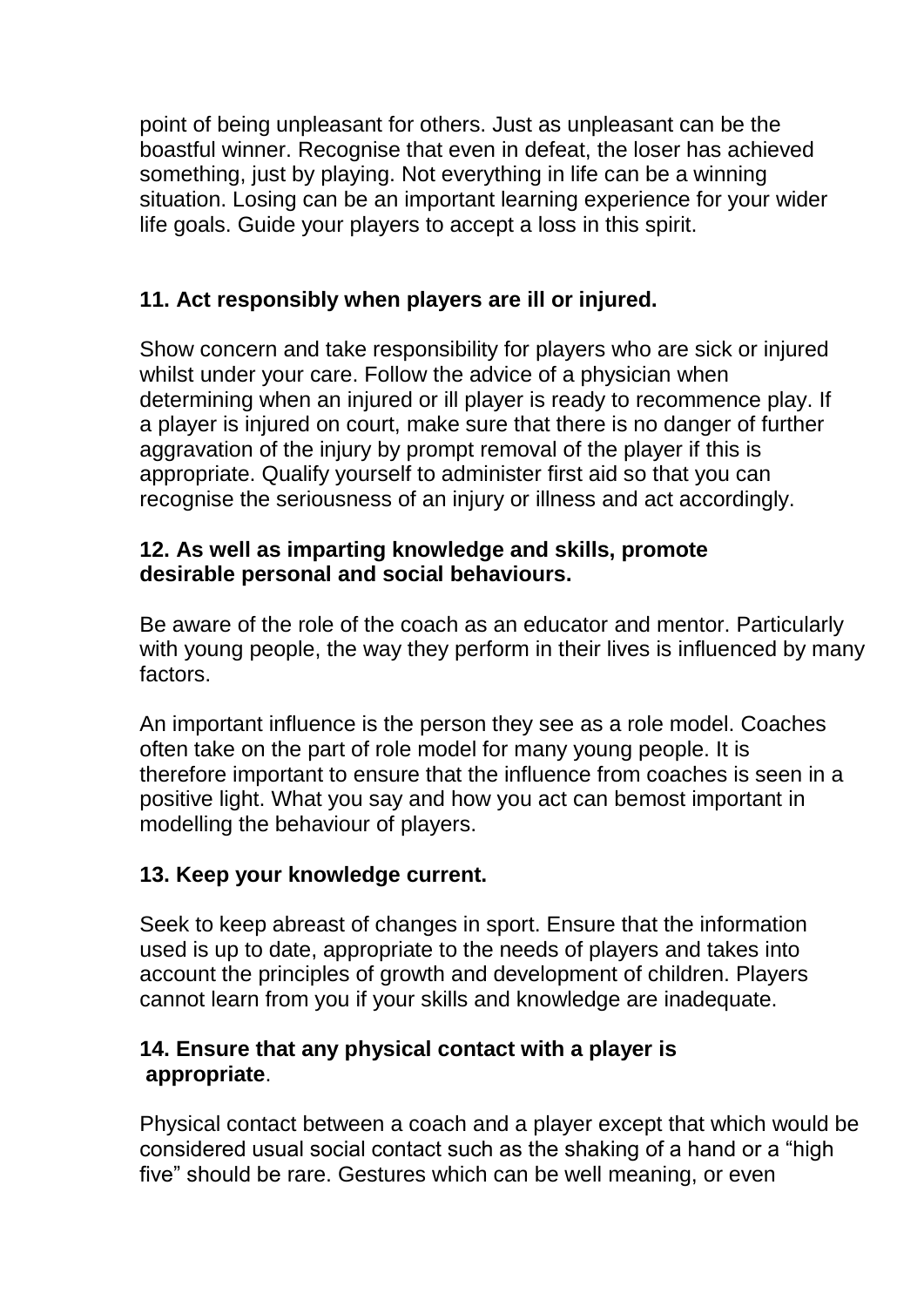considered by some to be acceptable, may be unacceptable to others. Sometimes physical contact can be misinterpreted as sexual harassment or even molestation. Particular care needs to be taken in coaching children. Ensure that if there is physical contact with a player that it is appropriate to the situation and necessary for the player's skill development.

# **15. Avoid personal relationships with players.**

Personal relationships with players can often be misinterpreted as something sinister. Friendship with players is essential to building trust between a coach and players. However, the power imbalance in a coaching situation can make it unwise for a relationship to develop beyond friendship. Particular care must be taken when coaching children.

## **16. Respect the rights, dignity and worth of every person.**

Regardless of their gender, ability, cultural background, religion or other Factor is irrelevant to the game, all persons connected with basketball are entitled to equal treatment and respect. Avoid any remarks that could be construed as offensive or discriminatory. Using discretion is imperative and it is better to err on the side of caution.

#### **17. Always respect the use of facilities and equipment provided.**

Facilities and equipment cost money and will only function properly if kept in good order. Ensure that you and your players do not abuse anything provided for use. Discourage players from hanging off hoops or "slam dunking". Quite properly, these practices are banned in most venues. Not only can equipment be damaged but serious injury can occur.

## **18. Ensure the BMBA basketball program is implemented in full.**

The BMBA implements an extensive basketball program. Just as we expect our players to perform as a team, we expect the same from our coaches. Every coach will be given clear training plans and programs to adhere to along with development goals and offensive and defensive structures to implement. This ensures all BMBA participants and players are provided with and a planned and progressive development program designed to properly improve their basketball skills and knowledge.